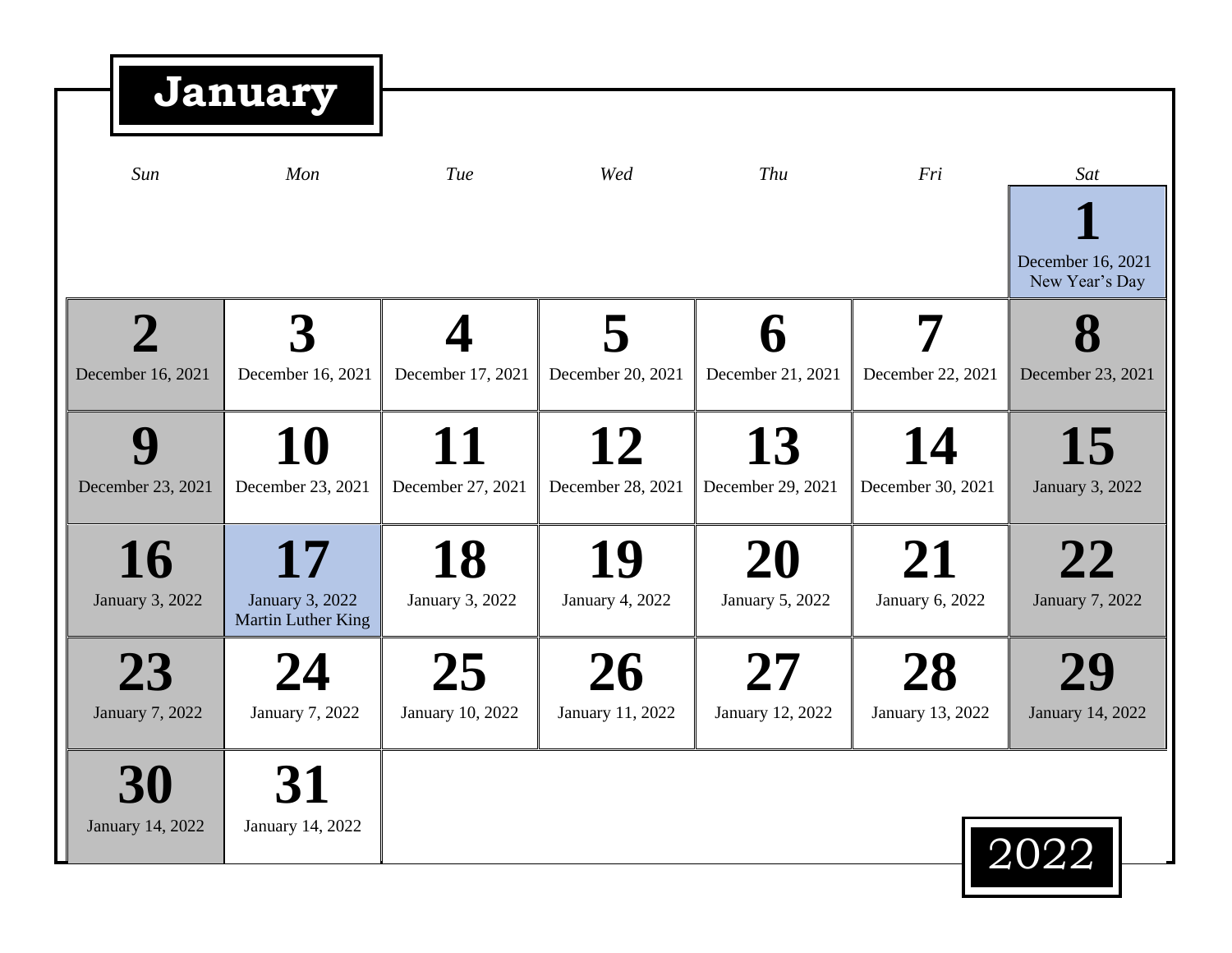**February**

| Sun                     | Mon                                       | <b>Tue</b>             | Wed                             | Thu                    | Fri                     | Sat                     |
|-------------------------|-------------------------------------------|------------------------|---------------------------------|------------------------|-------------------------|-------------------------|
|                         |                                           | January 18, 2022       | $\mathbf 2$<br>January 19, 2022 | January 20, 2022       | January 21, 2022        | January 24, 2022        |
| January 24, 2022        | January 24, 2022                          | January 25, 2022       | January 26, 2022                | 10<br>January 27, 2022 | 11<br>January 28, 2022  | 12<br>January 31, 2022  |
| 13<br>January 31, 2022  | 14<br>January 31, 2022                    | 15<br>February 1, 2022 | 16<br>February 2, 2022          | 17<br>February 3, 2022 | 18<br>February 4, 2022  | 19<br>February 7, 2022  |
| 20<br>February 7, 2022  | 21<br>February 7, 2022<br>President's Day | 22<br>February 7, 2022 | 23<br>February 8, 2022          | 24<br>February 9, 2022 | 25<br>February 10, 2022 | 26<br>February 11, 2022 |
| 27<br>February 11, 2022 | February 11, 2022                         |                        |                                 |                        |                         |                         |
|                         |                                           |                        |                                 |                        |                         |                         |

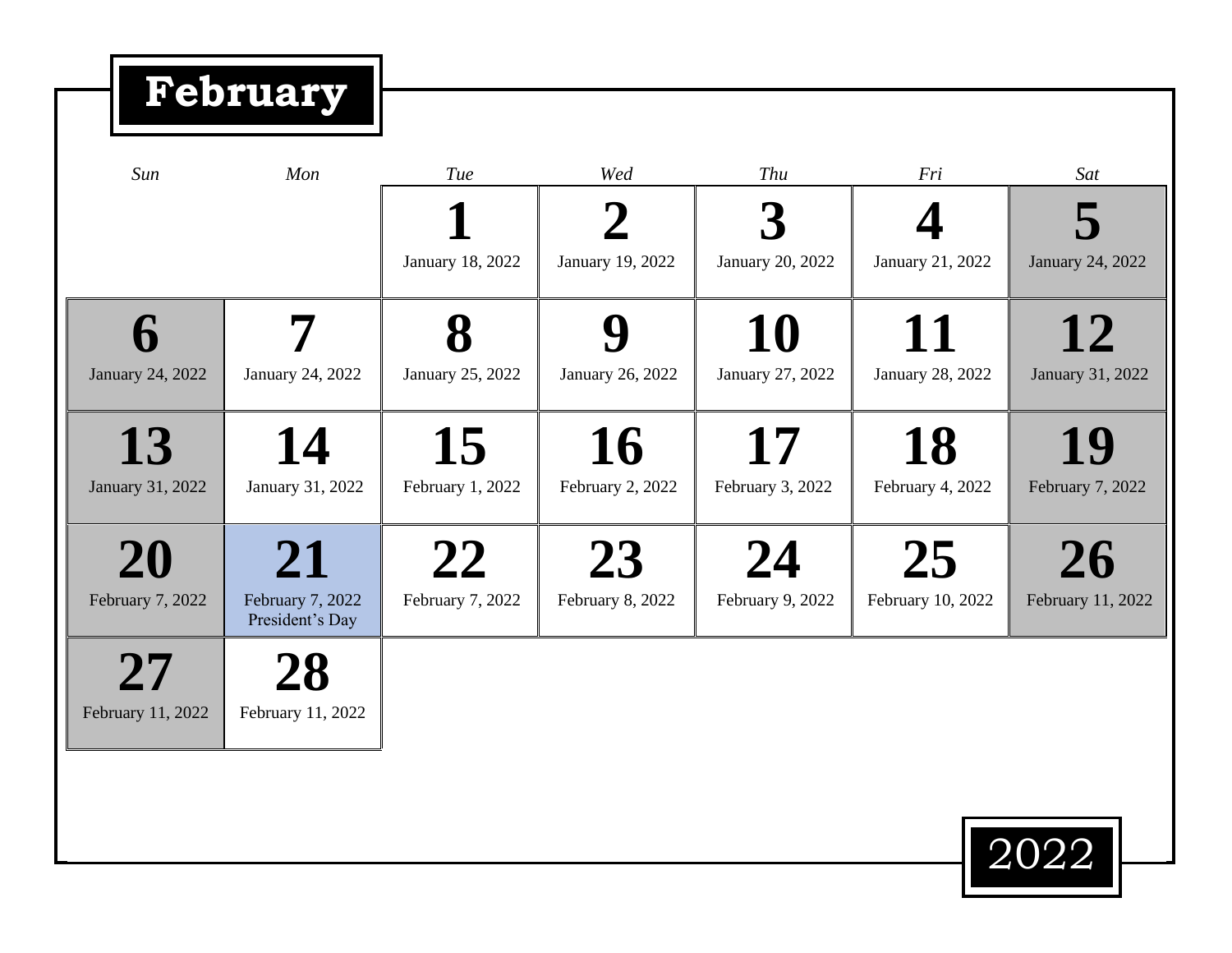## **March**

| Sun               | Mon               | Tue               | Wed               | Thu               | Fri               | Sat               |
|-------------------|-------------------|-------------------|-------------------|-------------------|-------------------|-------------------|
|                   |                   |                   |                   |                   |                   |                   |
|                   |                   | February 14, 2022 | February 15, 2022 | February 16, 2022 | February 17, 2022 | February 18, 2022 |
|                   |                   |                   |                   | 10                | 11                | 12                |
| February 18, 2022 | February 18, 2022 | February 22, 2022 | February 23, 2022 | February 24, 2022 | February 25, 2022 | February 28, 2022 |
| 13                | 14                | 15                | 16                | 17                | 18                | 19                |
| February 28, 2022 | February 28, 2022 | March 1, 2022     | March 2, 2022     | March 3, 2022     | March 4, 2022     | March 7, 2022     |
| 20                | 71                | 22                | 23                | 24                | 25                | 26                |
| March 7, 2022     | March 7, 2022     | March 8, 2022     | March 9, 2022     | March 10, 2022    | March 11, 2022    | March 14, 2022    |
| 27                |                   | 29                | 30                | 31                |                   |                   |
| March 14, 2022    | March 14, 2022    | March 15, 2022    | March 16, 2022    | March 17, 2022    |                   |                   |

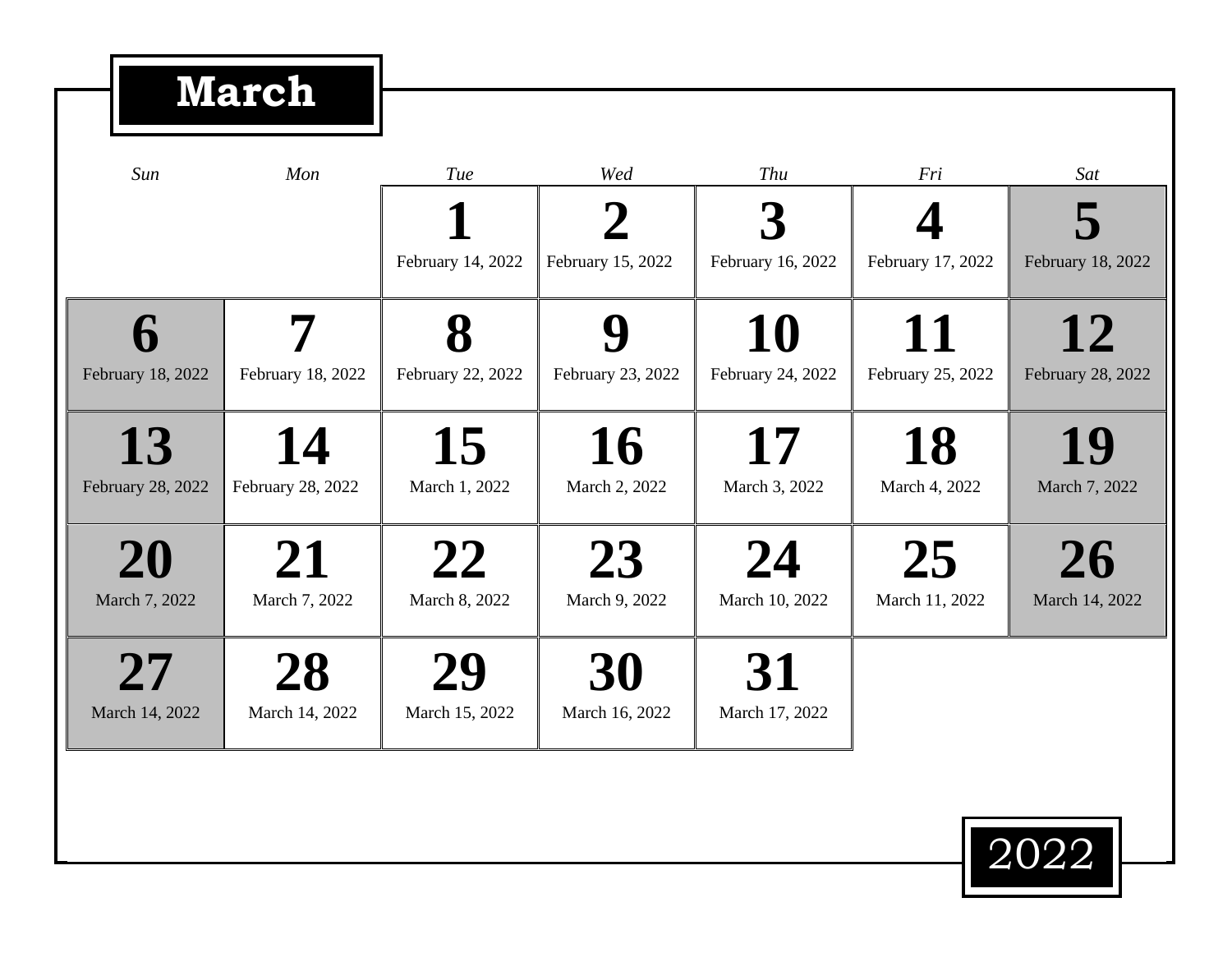|                      | <b>April</b>         |                      |                      |                      |                                   |                               |  |
|----------------------|----------------------|----------------------|----------------------|----------------------|-----------------------------------|-------------------------------|--|
| Sun                  | Mon                  | Tue                  | Wed                  | Thu                  | Fri                               | Sat                           |  |
|                      |                      |                      |                      |                      | March 18, 2022                    | $\mathbf 2$<br>March 21, 2022 |  |
| March 21, 2022       | March 21, 2022       | 5<br>March 22, 2022  | ĥ<br>March 23, 2022  | March 24, 2022       | 8<br>March 25, 2022               | Q<br>March 28, 2022           |  |
| 10<br>March 28, 2022 | 11<br>March 28, 2022 | 12<br>March 29, 2022 | 13<br>March 30, 2022 | 14<br>March 31, 2022 | 15<br>April 1, 2022               | 16<br>April 4, 2022           |  |
| 17<br>April 4, 2022  | 18<br>April 4, 2022  | 19<br>April 5, 2022  | 20<br>April 6, 2022  | 21<br>April 7, 2022  | 22<br>April 8, 2022               | 23<br>April 11, 2022          |  |
| 24<br>April 11, 2022 | 25<br>April 11, 2022 | 26<br>April 12, 2022 | 27<br>April 13, 2022 | 28<br>April 14, 2022 | 29<br>April 15, 2022<br>Arbor Day | 30<br>April 15, 2022          |  |
|                      |                      |                      |                      |                      |                                   | 2022                          |  |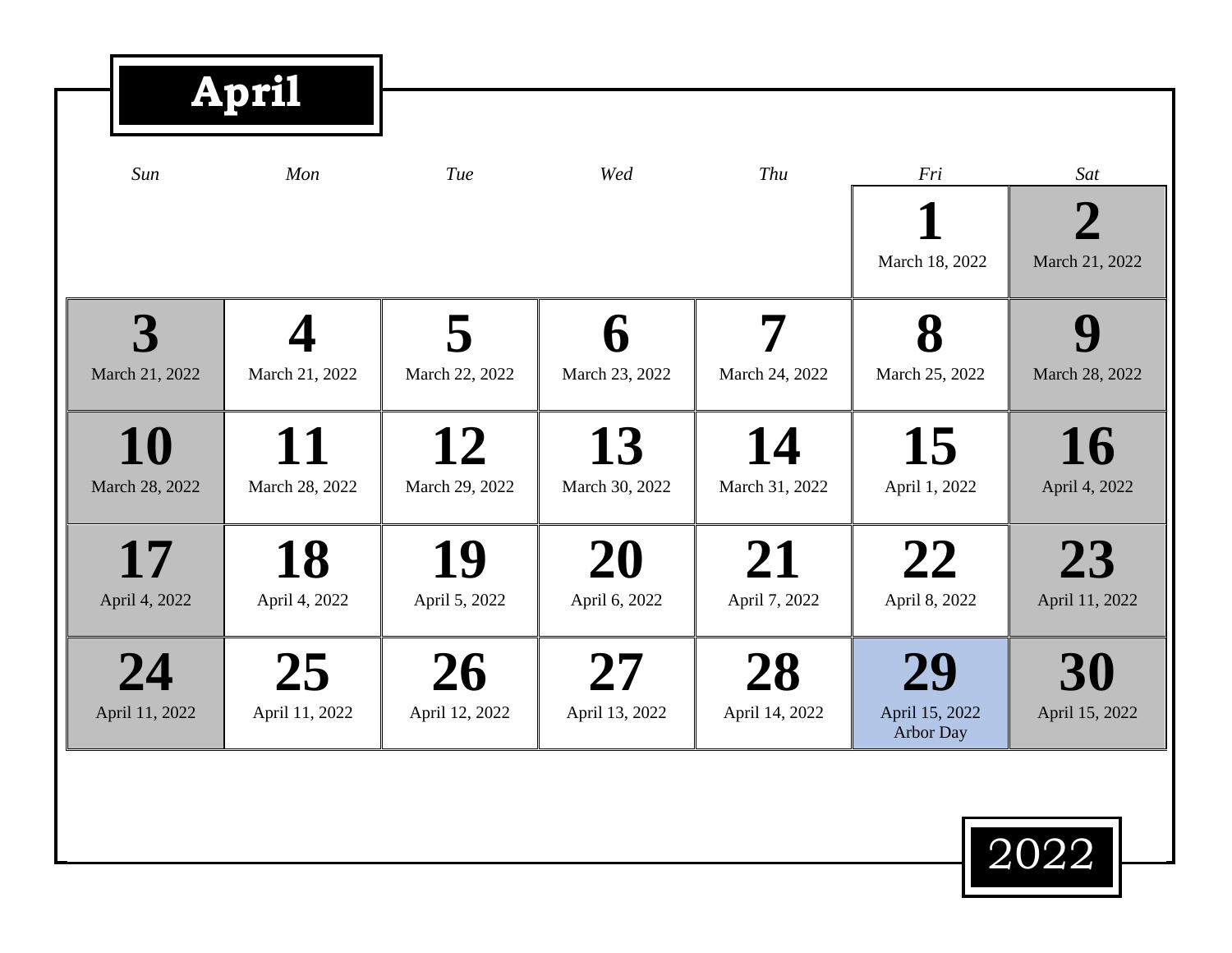## **May**

| Sun                 | Mon                                       | <b>Tue</b>           | Wed                  | <b>Thu</b>           | Fri                   | Sat                |
|---------------------|-------------------------------------------|----------------------|----------------------|----------------------|-----------------------|--------------------|
|                     |                                           | 3                    |                      |                      | $\boldsymbol{\theta}$ |                    |
| April 15, 2022      | April 15, 2022                            | April 18, 2022       | April 19, 2022       | April 20, 2022       | April 21, 2022        | April 22, 2022     |
| 8<br>April 22, 2022 | April 22, 2022                            | 10<br>April 25, 2022 | 11<br>April 26, 2022 | 12<br>April 27, 2022 | 13<br>April 28, 2022  | 14<br>May 2, 2022  |
|                     |                                           | 17                   |                      |                      |                       |                    |
| 15<br>May 2, 2022   | 16<br>May 2, 2022                         | May 3, 2022          | 18<br>May 4, 2022    | 19<br>May 5, 2022    | 20<br>May 6, 2022     | 21<br>May 9, 2022  |
| 22<br>May 9, 2022   | 23<br>May 9, 2022                         | 24<br>May 10, 2022   | 25<br>May 11, 2022   | 26<br>May 12, 2022   | 27<br>May 13, 2022    | 28<br>May 16, 2022 |
| 29<br>May 16, 2022  | 30<br>May 16, 2022<br><b>Memorial Day</b> | 31<br>May 16, 2022   |                      |                      |                       |                    |
|                     |                                           |                      |                      |                      |                       |                    |

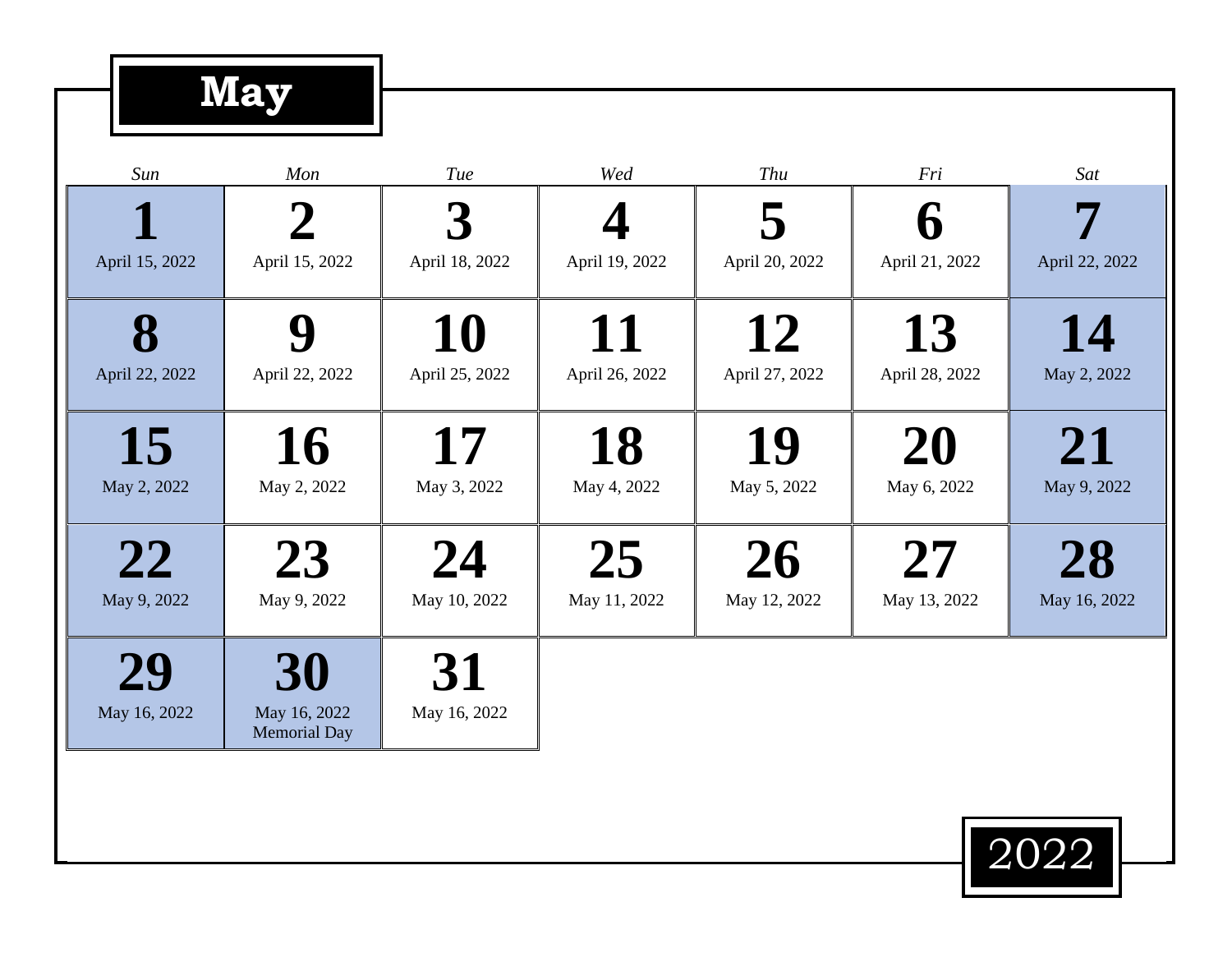## **June**

| Sun                 | Mon                              | Tue                 | Wed                 | Thu                 | Fri                | Sat                 |
|---------------------|----------------------------------|---------------------|---------------------|---------------------|--------------------|---------------------|
|                     |                                  |                     | May 17, 2022        | May 18, 2022        | May 19, 2022       | May 20, 2022        |
| May 20, 2022        | May 20, 2022                     | May 23, 2022        | May 24, 2022        | May 25, 2022        | 10<br>May 26, 2022 | 11<br>May 27, 2022  |
| 12<br>May 27, 2022  | 13<br>May 27, 2022               | 14<br>May 31, 2022  | 15<br>June 1, 2022  | 16<br>June 2, 2022  | 17<br>June 3, 2022 | 18<br>June 6, 2022  |
| 19<br>June 6, 2022  | 20<br>June 6, 2022<br>Juneteenth | 21<br>June 6, 2022  | 22<br>June 7, 2022  | 23<br>June 8, 2022  | 24<br>June 9, 2022 | 25<br>June 10, 2022 |
| 26<br>June 10, 2022 | June 10, 2022                    | 28<br>June 13, 2022 | 29<br>June 14, 2022 | 30<br>June 15, 2022 |                    |                     |

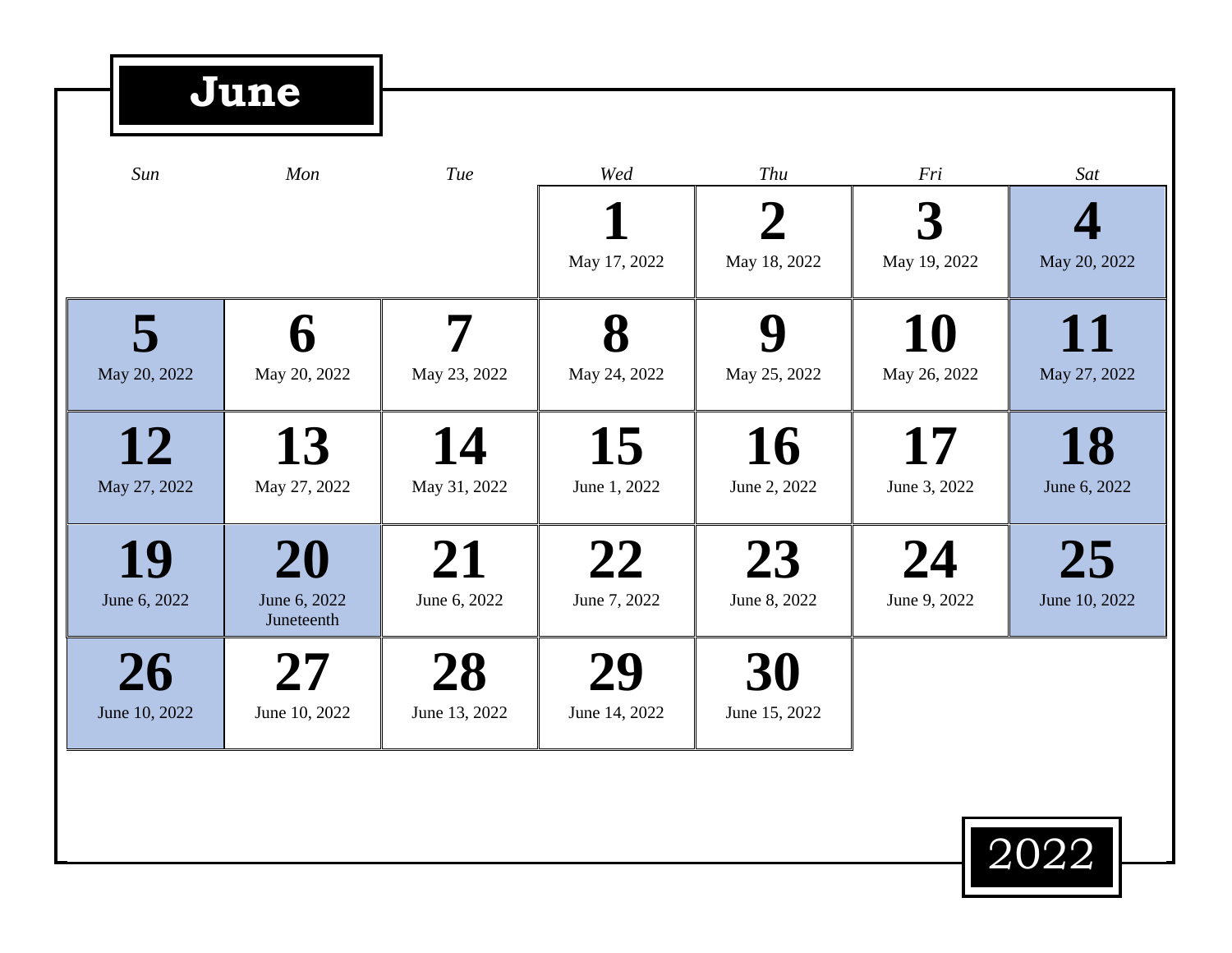| July                |                                |                     |                     |                     |                     |                                 |  |
|---------------------|--------------------------------|---------------------|---------------------|---------------------|---------------------|---------------------------------|--|
| Sun                 | Mon                            | Tue                 | Wed                 | Thu                 | Fri                 | Sat                             |  |
|                     |                                |                     |                     |                     | June 16, 2022       | $\overline{2}$<br>June 17, 2022 |  |
| June 17, 2022       | June 17, 2022<br>$4TH$ of July | 5<br>June 17, 2022  | June 21, 2022       | June 22, 2022       | 8<br>June 23, 2022  | June 24, 2022                   |  |
| 10<br>June 24, 2022 | June 24, 2022                  | 12<br>June 27, 2022 | 13<br>June 28, 2022 | 14<br>June 29, 2022 | 15<br>June 30, 2022 | 16<br>July 1, 2022              |  |
| 17<br>July 1, 2022  | 18<br>July 1, 2022             | 19<br>July 5, 2022  | 20<br>July 6, 2022  | 21<br>July 7, 2022  | 22<br>July 8, 2022  | 23<br>June 11, 2022             |  |
| 24<br>July 11, 2022 | 25<br>July 11, 2022            | 26<br>July 12, 2022 | 27<br>July 13, 2022 | 28<br>July 14, 2022 | 29<br>July 15, 2022 | 30<br>July 18, 2022             |  |
| 31<br>July 18, 2022 |                                |                     |                     |                     |                     |                                 |  |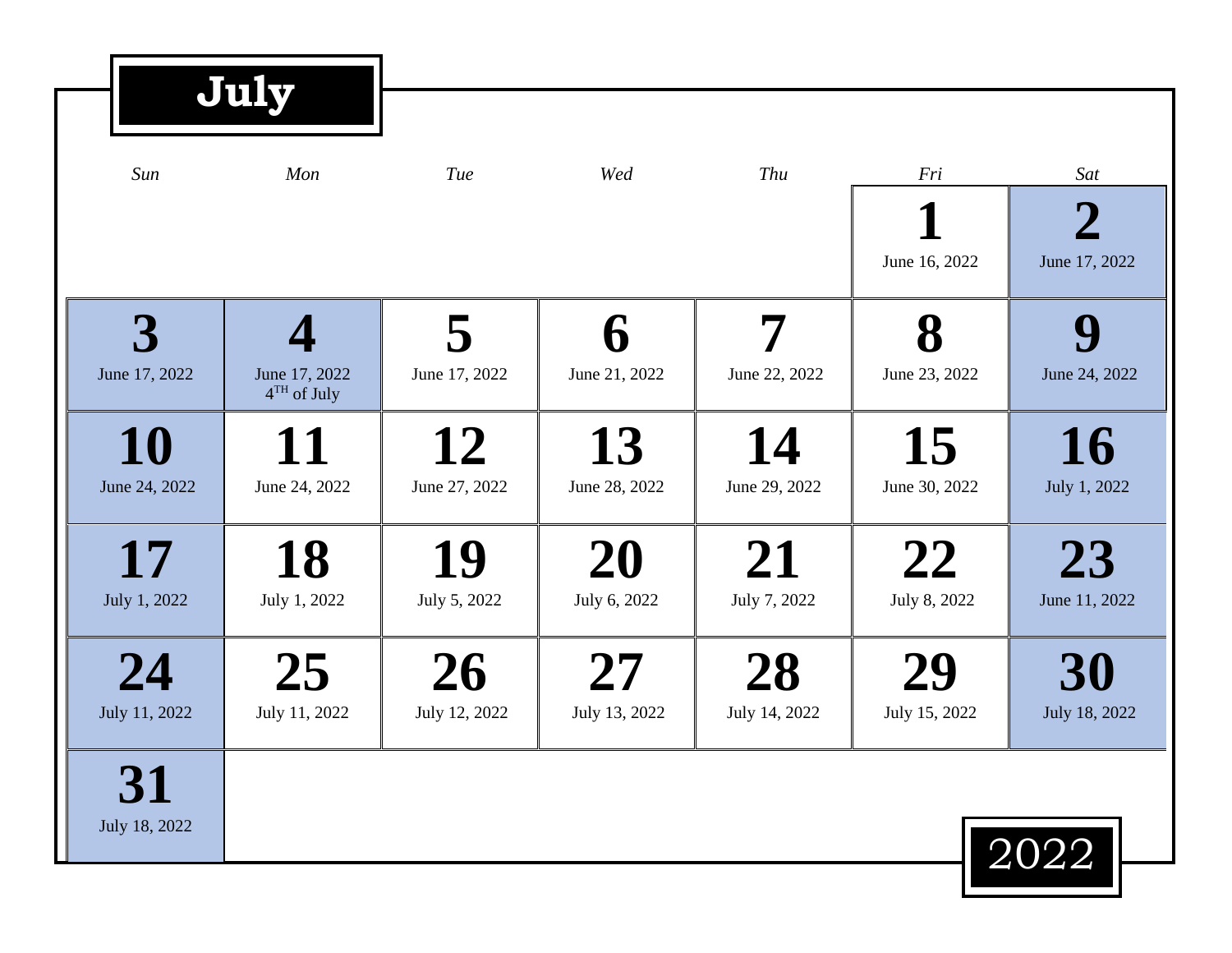## **August**

| Sun                   | Mon             | <b>Tue</b>      | Wed             | Thu             | Fri             | Sat                   |
|-----------------------|-----------------|-----------------|-----------------|-----------------|-----------------|-----------------------|
|                       |                 | 2               |                 |                 | 5               |                       |
|                       | July 18, 2022   | July 19, 2022   | July 20, 2022   | July 21, 2022   | July 22, 2022   | July 25, 2022         |
|                       |                 | Q               | 10              | 11              | 12              | 13                    |
| July 25, 2022         | July 25, 2022   | July 26, 2022   | July 27, 2022   | July 28, 2022   | July 29, 2022   | August 1, 2022        |
| 14                    | 15              | 16              | 17              | 18              | 19              | 20                    |
| August 1, 2022        | August 1, 2022  | August 2, 2022  | August 3, 2022  | August 4, 2022  | August 5, 2022  | <b>August 8, 2022</b> |
| 21                    | 22              | 23              | 24              | 25              | 26              | 27                    |
| <b>August 8, 2022</b> | August 8, 2022  | August 9, 2022  | August 10, 2022 | August 11, 2022 | August 12, 2022 | August 15, 2022       |
| 28                    | 29              | 30              | 31              |                 |                 |                       |
| August 15, 2022       | August 15, 2022 | August 16, 2022 | August 17, 2022 |                 |                 |                       |
|                       |                 |                 |                 |                 |                 |                       |

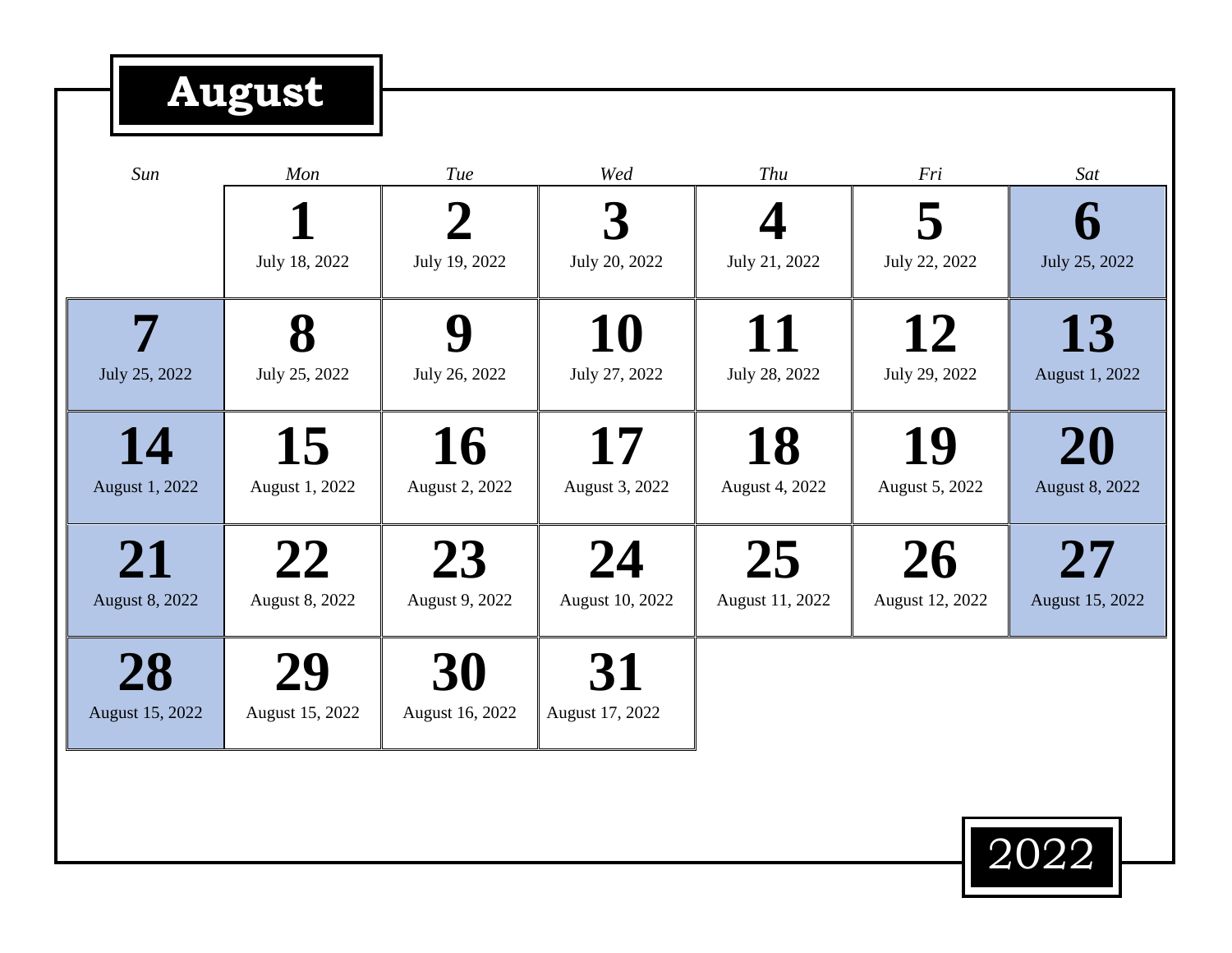| <b>September</b>             |                          |                          |                         |                                       |                          |
|------------------------------|--------------------------|--------------------------|-------------------------|---------------------------------------|--------------------------|
| Mon                          | Tue                      | Wed                      | Thu<br>August 18, 2022  | Fri<br>$\mathbf 2$<br>August 19, 2022 | Sat<br>August 22, 2022   |
| August 22, 2022<br>Labor Day | August 22, 2022          | August 23, 2022          | August 24, 2022         | Y<br>August 25, 2022                  | 10<br>August 26, 2022    |
| August 26, 2022              | 13<br>August 29, 2022    | 14<br>August 30, 2022    | 15<br>August 31, 2022   | 16<br>September 1, 2022               | 17<br>September 2, 2022  |
| 19<br>September 2, 2022      | 20<br>September 6, 2022  | 21<br>September 7, 2022  | 22<br>September 8, 2022 | 23<br>September 9, 2022               | 24<br>September 12, 2022 |
| 26<br>September 12, 2022     | 27<br>September 13, 2022 | 28<br>September 14, 2022 | September 15, 2022      | September 16, 2022                    |                          |
|                              |                          |                          |                         |                                       |                          |

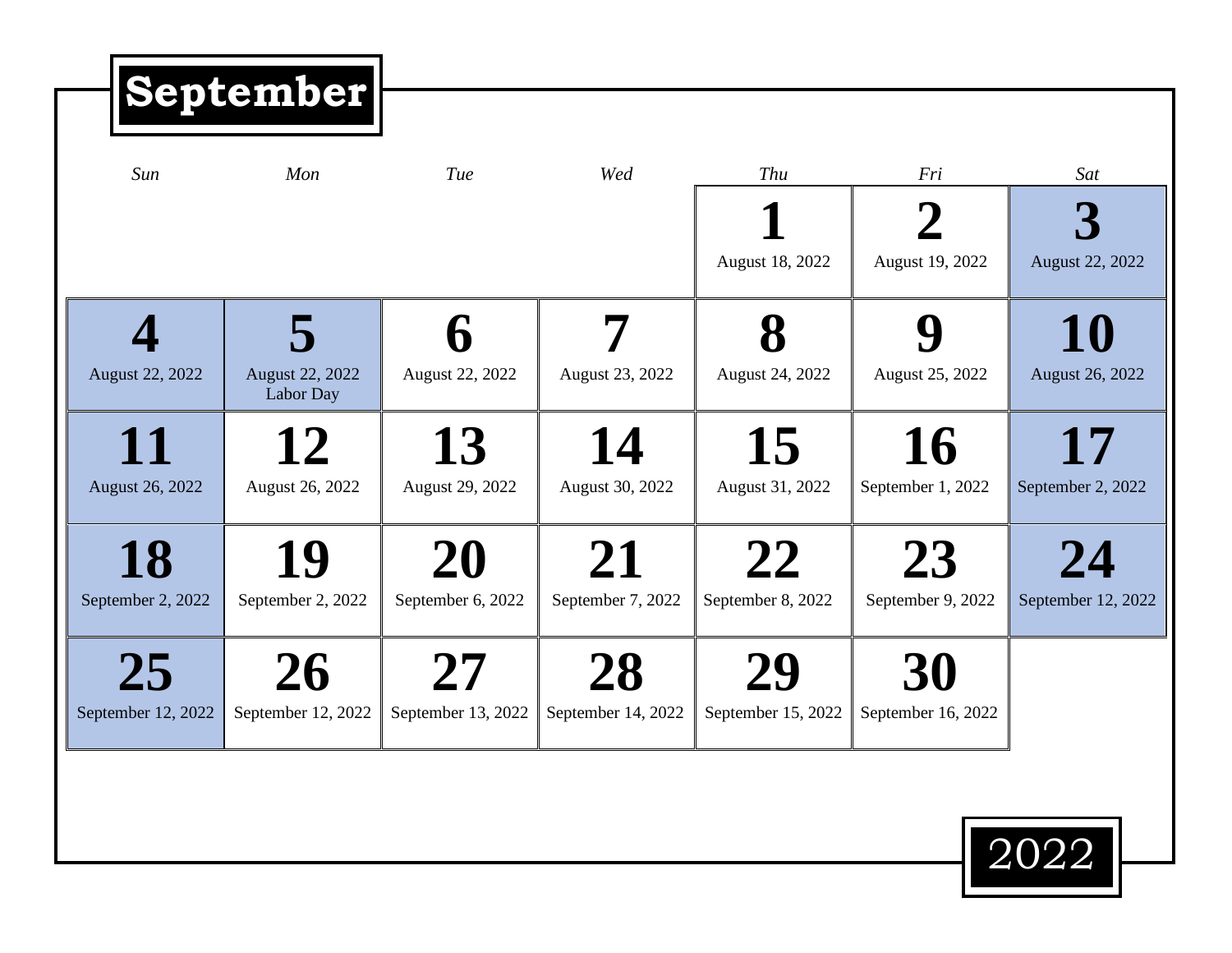| October                  |                                                 |                          |                          |                          |                               |                          |
|--------------------------|-------------------------------------------------|--------------------------|--------------------------|--------------------------|-------------------------------|--------------------------|
| Sun                      | Mon                                             | Tue                      | Wed                      | Thu                      | Fri                           | Sat                      |
|                          |                                                 |                          |                          |                          |                               | September 19, 2022       |
| September 19, 2022       | September 19, 2022                              | September 20, 2022       | September 21, 2022       | September 22, 2022       | September 23, 2022            | September 26, 2022       |
| September 26, 2022       | 10<br>September 26, 2022<br><b>Columbus Day</b> | 11<br>September 26, 2022 | 12<br>September 27, 2022 | 13<br>September 28, 2022 | 14<br>September 29, 2022      | 15<br>September 30, 2022 |
| 16<br>September 30, 2022 | 17<br>September 30, 2022                        | 18<br>October 3, 2022    | 19<br>October 4, 2022    | 20<br>October 5, 2022    | 21<br>October 6, 2022         | 22<br>October 7, 2022    |
| 23<br>October 7, 2022    | October 7, 2022                                 | 25<br>October 11, 2022   | 26<br>October 12, 2022   | October 13, 2022         | <b>28</b><br>October 14, 2022 | October 17, 2022         |
| 30<br>October 17, 2022   | 31<br>October 17, 2022                          |                          |                          |                          |                               | $\boxed{2022}$           |

. .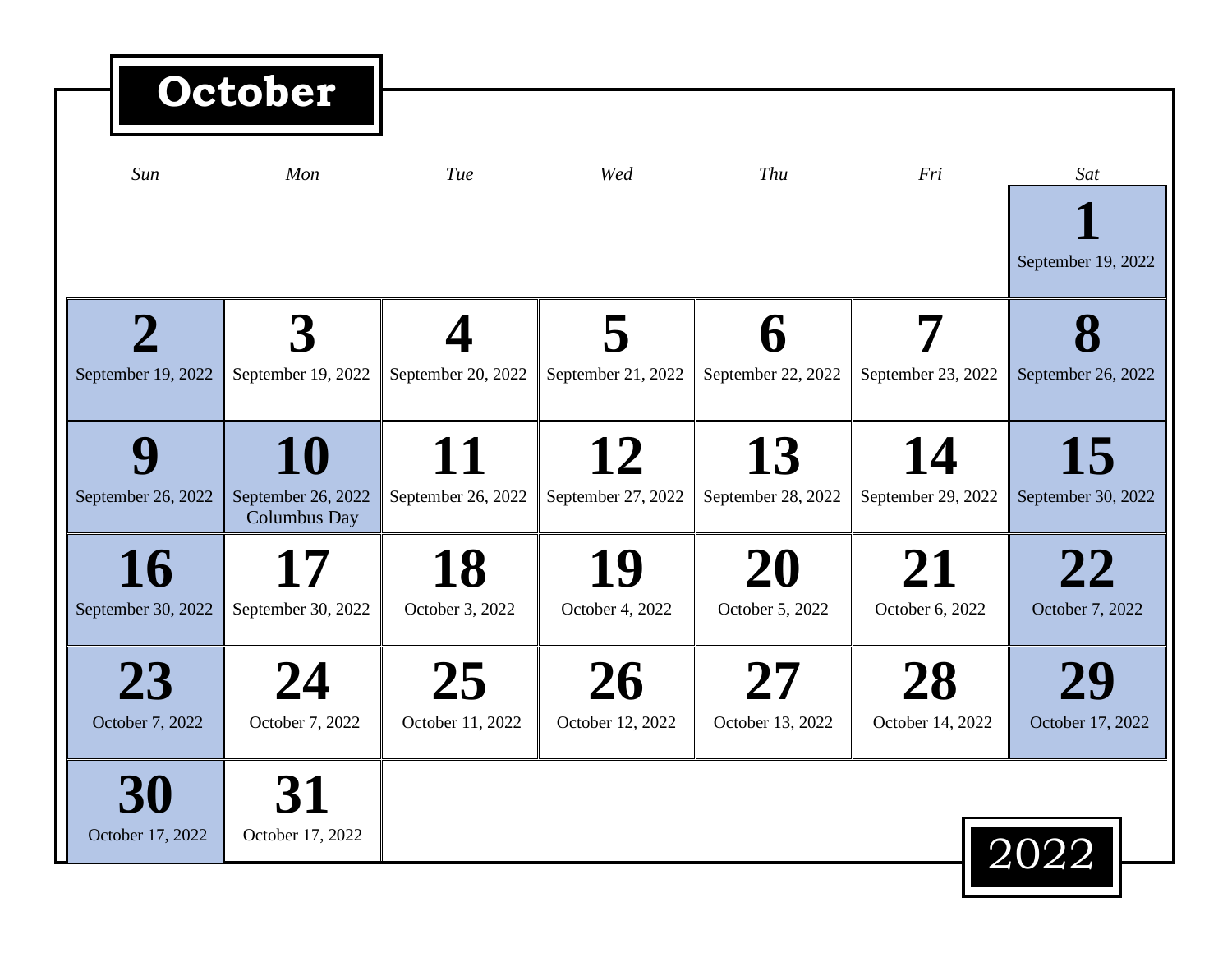**November**

| Sun              | Mon              | Tue               | Wed               | Thu                              | Fri                               | Sat              |
|------------------|------------------|-------------------|-------------------|----------------------------------|-----------------------------------|------------------|
|                  |                  |                   |                   |                                  |                                   |                  |
|                  |                  | October 18, 2022  | October 19, 2022  | October 20, 2022                 | October 21, 2022                  | October 24, 2022 |
|                  |                  |                   |                   | 10                               | 11                                | 12               |
| October 24, 2022 | October 24, 2022 | October 25, 2022  | October 26, 2022  | October 27, 2022                 | October 28, 2022<br>Veteran's Day | October 28, 2022 |
| 13               | 14               | 15                | 16                | 17                               | 18                                | 19               |
| October 28, 2022 | October 28, 2022 | October 31, 2022  | November 1, 2022  | November 2, 2022                 | November 3, 2022                  | November 4, 2022 |
| 20               | 21               | 22                | 23                | 24                               | 25                                | 26               |
| November 4, 2022 | November 4, 2022 | November 7, 2022  | November 8, 2022  | November 9, 2022<br>Thanksgiving | November 9, 2022<br>Thanksgiving  | November 9, 2022 |
| 27               |                  | 29                | 30                |                                  |                                   |                  |
| November 9, 2022 | November 9, 2022 | November 10, 2022 | November 14, 2022 |                                  |                                   |                  |
|                  |                  |                   |                   |                                  |                                   |                  |